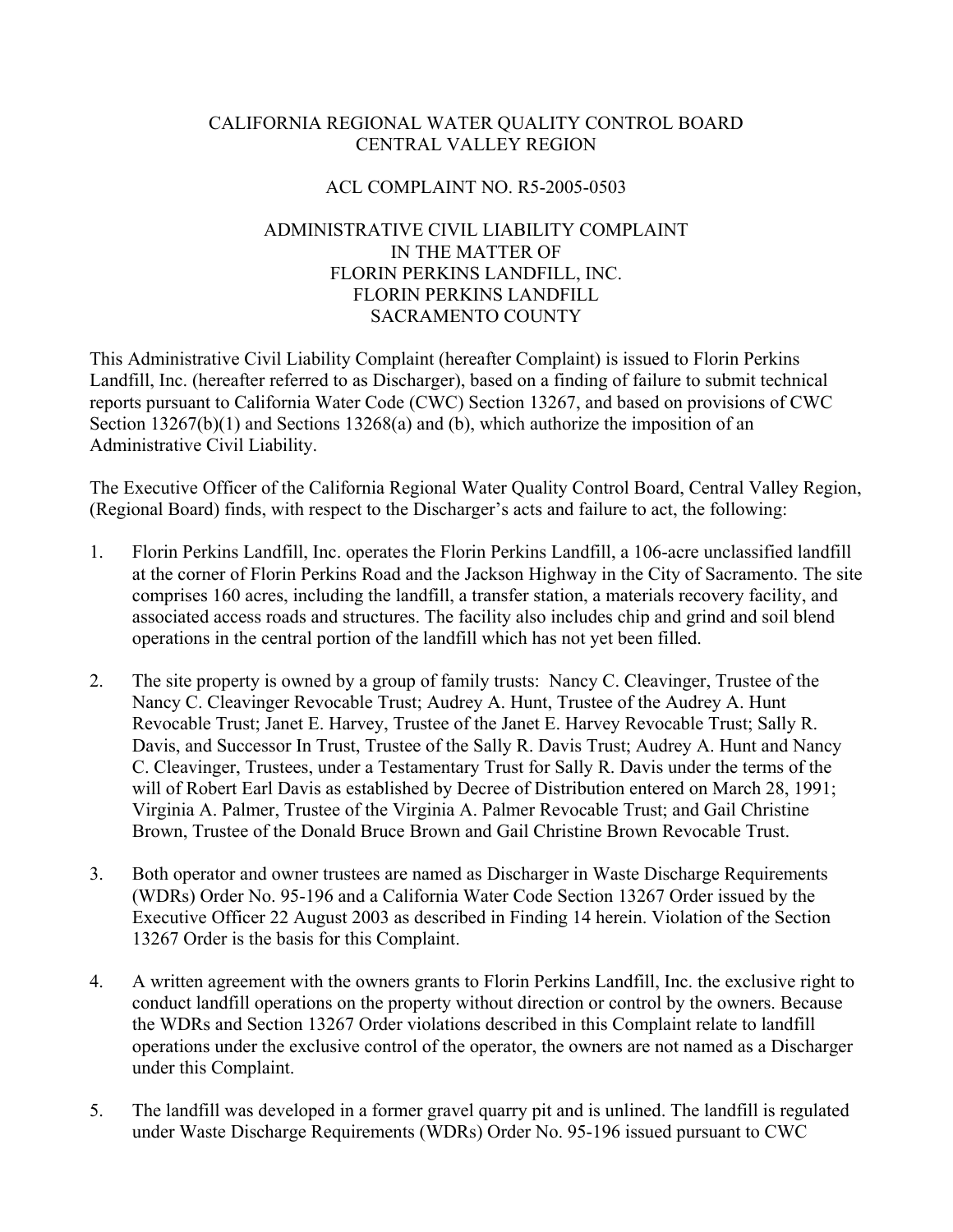Section 13263 and Title 27 California Code of Regulations (CCR) Division 2. The WDRs limit the discharge to specified types of inert solid wastes, including construction and demolition wastes, shredded vehicle tires, and inert industrial wastes. Previous WDRs Order Nos. 80-062 and 89-202 also included this limitation on the discharge. Approximately half of the total landfill disposal area has been developed, primarily along the northern, eastern and southern perimeter of the site.

- 6. The maximum depth of waste is estimated to be about 38 feet below ground surface (11 feet above mean sea level). Boring logs for monitoring wells at the site indicate that the landfill is underlain by a 10 to 20 foot thick cobble and gravel layer, and then by a sand layer extending well into the saturated zone. The groundwater table is about 30 feet below the base of the landfill (69 feet bgs, - 9 feet MSL). The groundwater gradient direction is generally to the southsoutheast.
- 7. There are currently six groundwater monitoring wells at the site, including two upgradient wells (MWs-A and E), one side gradient well (MW-B), and three down gradient wells (MWs-C, D and F). MW-D is in the central part of the landfill and MWs-C and F are compliance wells along the southern perimeter of the landfill. MRP No. 95-196 requires that all six wells be sampled semiannually for volatile organic compounds (VOCs), general minerals and dissolved iron. The MRP was also revised in 1999 to require interwell monitoring (i.e. the use of upgradient wells as background).
- 8. Groundwater monitoring data for the site shows historically elevated concentrations of general minerals, including total dissolved solids (TDS) and bicarbonate, in downgradient monitoring wells compared to background (i.e. Well A). In May 2004, for example, TDS was detected at 670 mg/L in downgradient Well F, compared to 270 mg/L in upgradient Well A. Bicarbonate was detected in Well F at 400 mg/L during this period compared to 84 mg/L in Well A. Elevated TDS and bicarbonate have also been historically detected in Wells C, D, E, and to a lesser degree Well B. Carbon dioxide from landfill gas can dissolve into groundwater and cause elevated TDS and bicarbonate levels.
- 9. Monitoring results submitted by the Discharger on 25 October 2002 (see Alisto Engineering report *Well Installation and First Semiannual Groundwater Monitoring Report, 2002*) confirmed the presence of the volatile organic compound trichlorofluoromethane (TCFM), also know as Freon 11, in groundwater at the site. TCFM was detected in one well, Well F, at a concentration of 8 µg/L. Similar concentrations of TCFM have been detected in Well F in each semiannual monitoring period since its installation in 2002 but no TCFM has been detected in the other onsite wells.
- 10. The WDRs and Title 27 regulations require that the Discharger, after confirmation of a release, prepare and submit to the Regional Board an Evaluation Monitoring Program (EMP plan) to define the nature (i.e. constituents, concentrations and source) and extent of the release. The Discharger has 90 days to implement the EMP plan, complete assessment of the release, and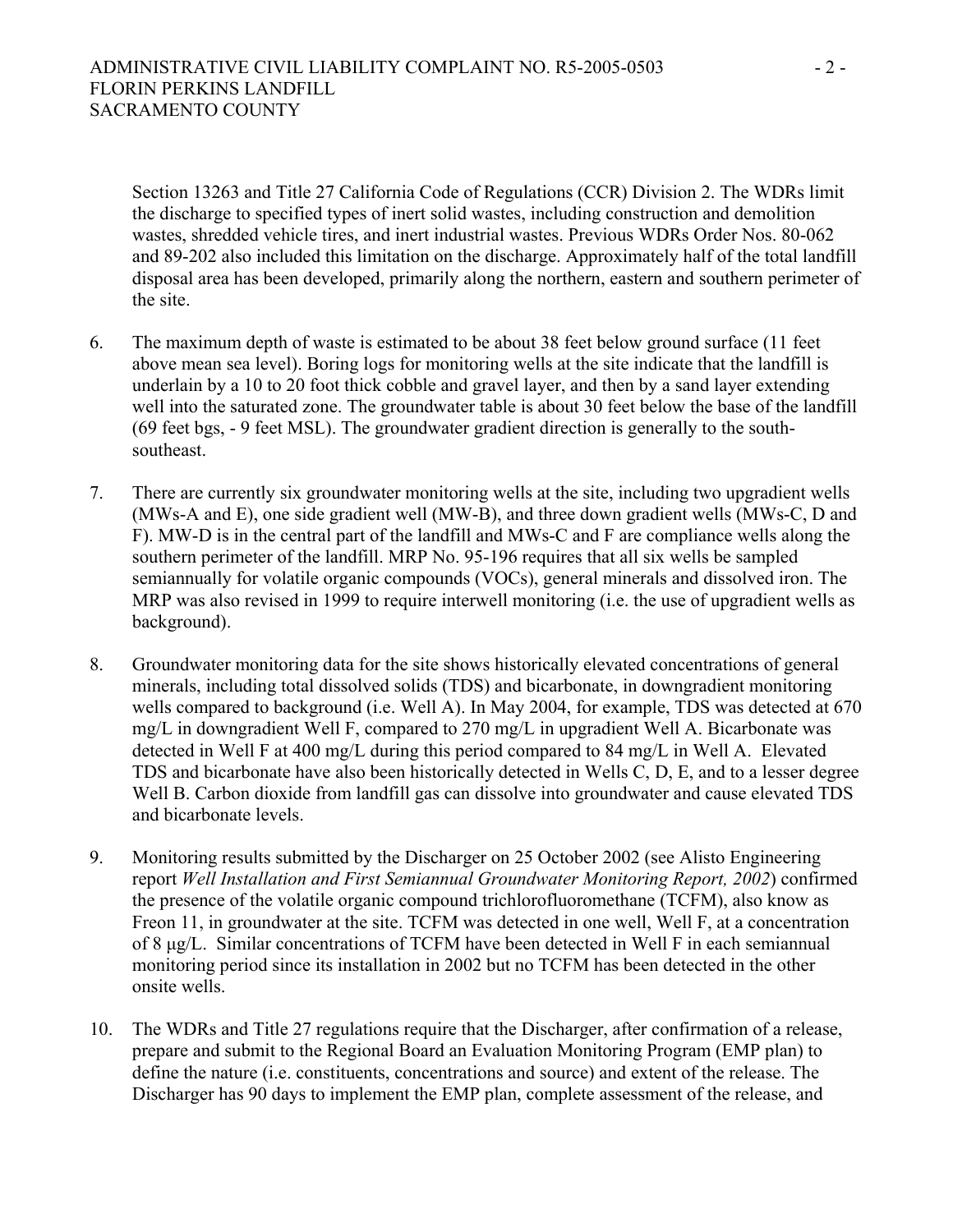submit the EMP report. Concurrent with the EMP report, the Discharger must submit to the Regional Board:

- a. An engineering feasibility study (EFS) that identifies and evaluates corrective action options to address the release; and
- b. A proposed corrective action program (CAP), including proposed corrective action measures to reduce concentrations to background levels and monitoring plan to monitor the progress of corrective action.
- 11. In a 9 December 2002 letter, Regional Board staff requested that the Discharger submit the required EMP work plan to investigate the release (or alternative demonstration that the release is from an offsite source) per the MRP and 1993 Standard Provisions. The Discharger subsequently submitted the EMP work plan (*Proposed Work Plan for Evaluation Monitoring Program* prepared by Alisto Engineering), which proposed the following tasks:
	- c. Sampling and analysis of a landfill gas (LFG) monitoring probe near Well F to assess whether Well F may have been affected by VOCs in LFG;
	- d. Semiannual monitoring of all six wells for VOCs (Revised MRP No. 95-196 specifies annually);
	- e. Extended development of Wells D, E and F prior to sampling to verify these wells are free of sediments from completion activities;
	- f. A review of available well information and historical water quality data for nearby offsite wells immediately east of the site on land owned by Teichert Land Company; and
	- g. Sampling of the Teichert wells after obtaining well access to assess the down gradient extent of the release and spatial changes in the groundwater chemistry.

No optional demonstration report was submitted with the EMP.

- 12. In a 6 March 2003 letter, Regional Board staff conditionally approved the EMP plan proposed by the Discharger and requested that the Discharger submit an Engineering Feasibility Study (EFS), EMP report and a proposed corrective action plan (CAP), by 23 June 2003. The Discharger failed to submit these reports. In a 7 July 2003 letter, Regional Board staff notified the Discharger that the EFS, EMP report and CAP were past due and that the failure to submit the past due reports by 30 July 2003 would result in a formal order for the reports under CWC Section 13267. The Discharger failed to submit the reports.
- 13. CWC Section 13267 reads, in part, as follows:

(b)(1) *…the regional board may require that any person who has discharged, discharges, or is suspected of having discharged or discharging, or who proposes to discharge waste within its region, or any citizen or domiciliary, or political agency or entity of this state who has discharged, discharges, or is suspected of having discharged or discharging, or who proposes to discharge waste outside of its region that could affect the quality of waters within*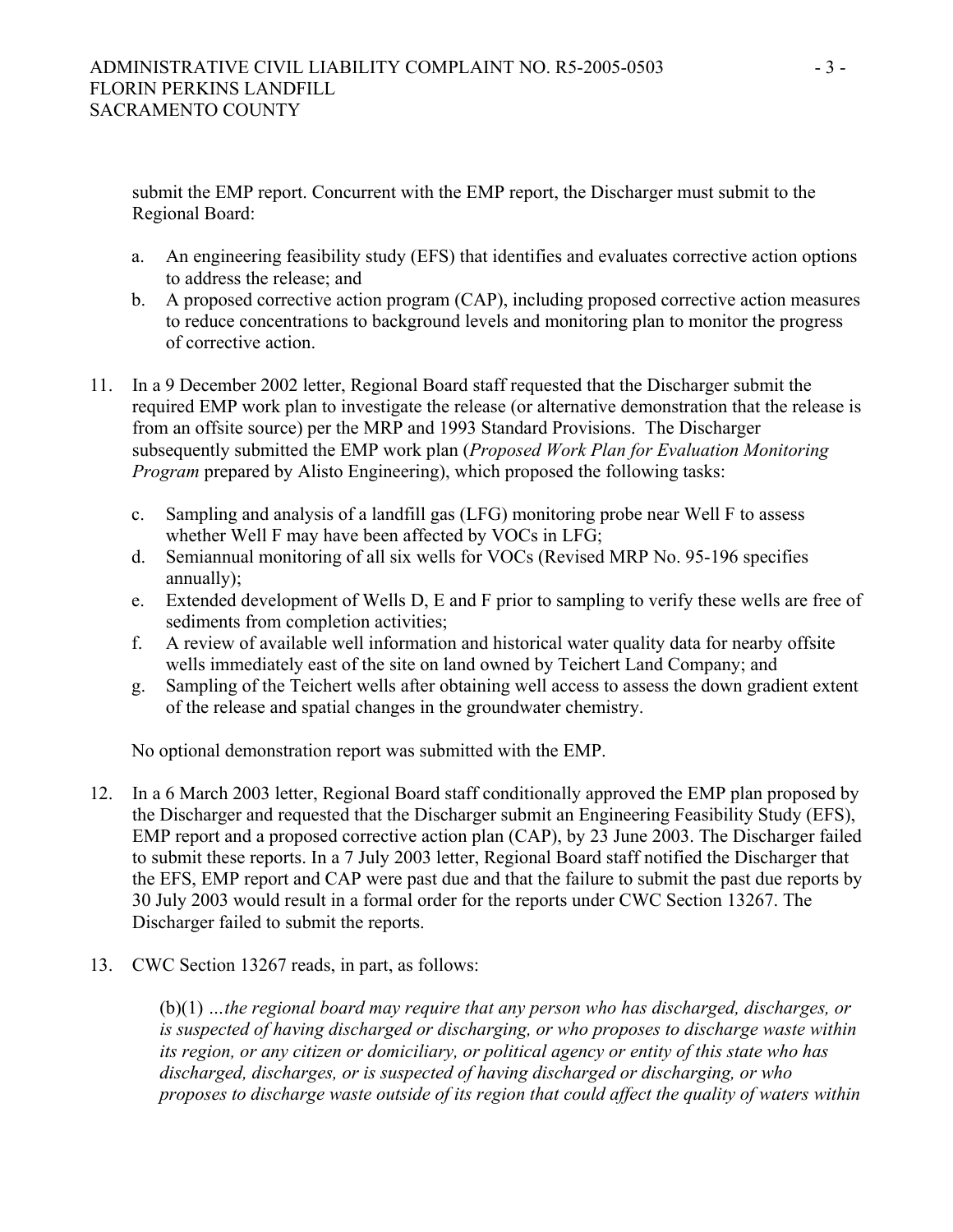#### ADMINISTRATIVE CIVIL LIABILITY COMPLAINT NO. R5-2005-0503 - 4 - FLORIN PERKINS LANDFILL SACRAMENTO COUNTY

*its region, shall furnish, under penalty of perjury, technical or monitoring program reports which the regional board requires….*

- 14. On 22 August 2003, the Regional Board's Executive Officer issued a Section 13267 Order to the Discharger ordering submittal of the EFS, including the EMP report and proposed CAP, by 29 August 2003**.** The Order warned that failure to submit technical reports within the time periods specified may lead to additional enforcement activities, including the imposition of administrative civil liability under CWC Section 13268.
- 15. Regional Board staff subsequently received a 28 August 2003 letter from the operator stating that it would be unable to submit the EFS by the 29 August 2003 due date due to a change in consultants. The letter indicated that the EMP had not yet been implemented (except for monitoring of existing onsite wells) and was being forwarded to the new consultant for review. The letter stated that a schedule for "commencement and completion" would be submitted on or about 2 September 2003. Regional Board staff concurrently received a letter from the operator's attorney requesting an extension of the 29 August 2003 Order due date. The letter referenced the same reasons stated in the operator's letter (i.e. change in consultants, EMP not yet implemented). No EMP implementation schedule was subsequently received from the Discharger. In an 18 September 2003 letter, Regional Board staff denied the extension request stating that FPL had been allowed ample time to prepare the EFS.
- 16. Regional Board staff review of the 2003 Annual Monitoring Report (*Annual Groundwater Monitoring Event Report, January 21, 2004*) submitted by the Discharger on 4 February 2004 indicated that the report did not include a discussion of the downgradient extent of the release. A compliance record summary is required to be included in the Annual Report under the MRP. In a 15 March 2004 letter, Regional Board staff notified the Discharger of this reporting deficiency and requested that this information be submitted in an addendum to the report. The addendum (submitted by the Discharger's consultant on 19 May 2004) failed to provide this information but stated that negotiations for access to the offsite Teichert monitoring wells were in progress.
- 17. In a 27 April 2004 telephone discussion with Regional Board staff, the operator was not able to provide an estimated date as to when the EFS would be submitted. On 18 May 2004, in response to a request from the owner's attorney, Regional Board staff issued a letter to the Discharger (owner's attorney) summarizing outstanding compliance issues at the site, including the failure to submit the EFS. On 1 November 2004 Regional Board staff issued an enforcement letter to the Discharger stating that the EFS had not been received and warning of further enforcement action for violation of the Section 13267 Order. Similar notice and warnings were repeated in a second Notice of Violation issued to the Discharger on 20 January 2005 for this and other continuing WDR violations.
- 18. In violation of the CWC Section 13267 Order, the Discharger failed to submit the EFS. CWC Section 13268 states: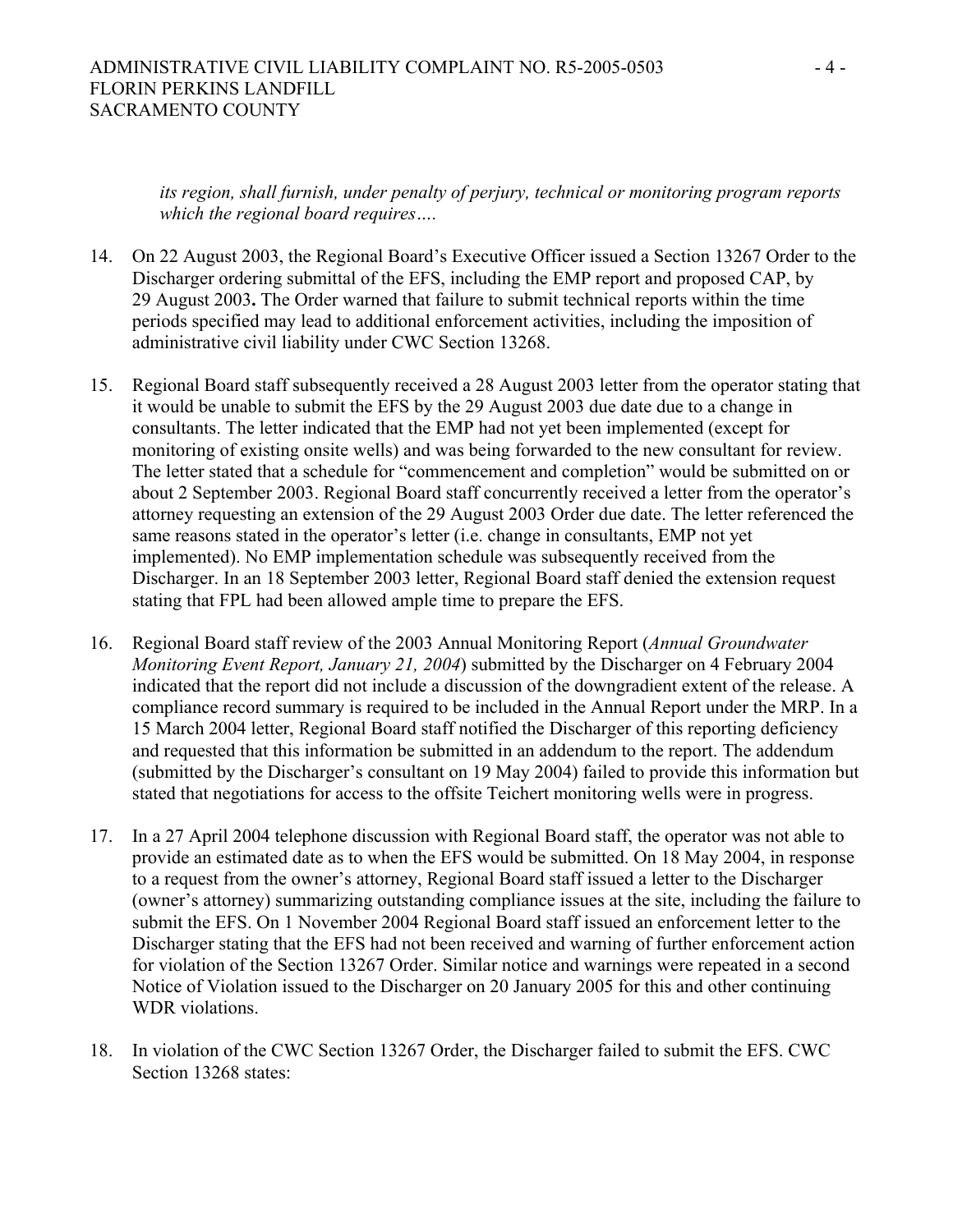*(a) Any person failing or refusing to furnish technical or monitoring program reports as required by subdivision (b) of Section 13267, or failing or refusing to furnish a statement of compliance as required by subdivision (b) of Section 13399.2, or falsifying any information provided therein, is guilty of a misdemeanor and may be liable civilly in accordance with subdivision (b).* 

*(b)(1) Civil liability may be administratively imposed by a regional board in accordance with Article 2.5 (commencing with Section 13323) of Chapter 5 for a violation of subdivision (a) in an amount which shall not exceed one thousand dollars (\$1,000) for each day in which the violation occurs.* 

- 19. As of 31 January 2005, the Discharger has been in violation of the 22 August 2003 CWC Section 13267 Order for 521 days. The maximum liability for the nonsubmittal of this technical report is five hundred and twenty one thousand dollars (\$521,000). No minimum liability is required to be imposed under Section 13268(b)(1).
- 20. CWC Section 13327 states: *"In determining the amount of civil liability, the regional board … shall take into consideration the nature, circumstance, extent, and gravity of the violation or*  violations*, whether the discharge is susceptible to cleanup or abatement, the degree of toxicity of the discharge, and, with respect to the violator, the ability to pay, the effect on ability to continue in business, any voluntary cleanup efforts undertaken, any prior history of violations, the degree of culpability, economic benefit or savings, if any, resulting from the violation, and other matters as justice may require."*
- 21. Issuance of this Complaint is exempt from the provisions of the California Environmental Quality Act (Public Resources Code Section 21000, et. seq.), in accordance with Section 15321 (a)(2), Title 14, of the California Code of Regulations.

FLORIN PERKINS LANDFILL, INC. IS HEREBY GIVEN NOTICE THAT:

- 1. The Executive Officer of the Regional Board proposes that the Discharger be assessed Administrative Civil Liability in the amount of fifty thousand dollars (\$50,000). The amount of the liability proposed is based upon the maximum allowed liability under Section 13268(b)(1), a review of the factors set forth in CWC Section 13327 cited in Finding No. 20 above, and upon consideration of the economic benefit or savings resulting from the violations.
- 2. A hearing shall be held on **28/29 April 2005** unless the Discharger agrees to waive the hearing and pay the imposed civil liability in full and no hearing is otherwise warranted.
- 3. If a hearing is held, the Regional Board will consider whether to affirm, reject, or modify the proposed Administrative Civil Liability, or whether to refer the matter to the Attorney General for recovery of judicial civil liability.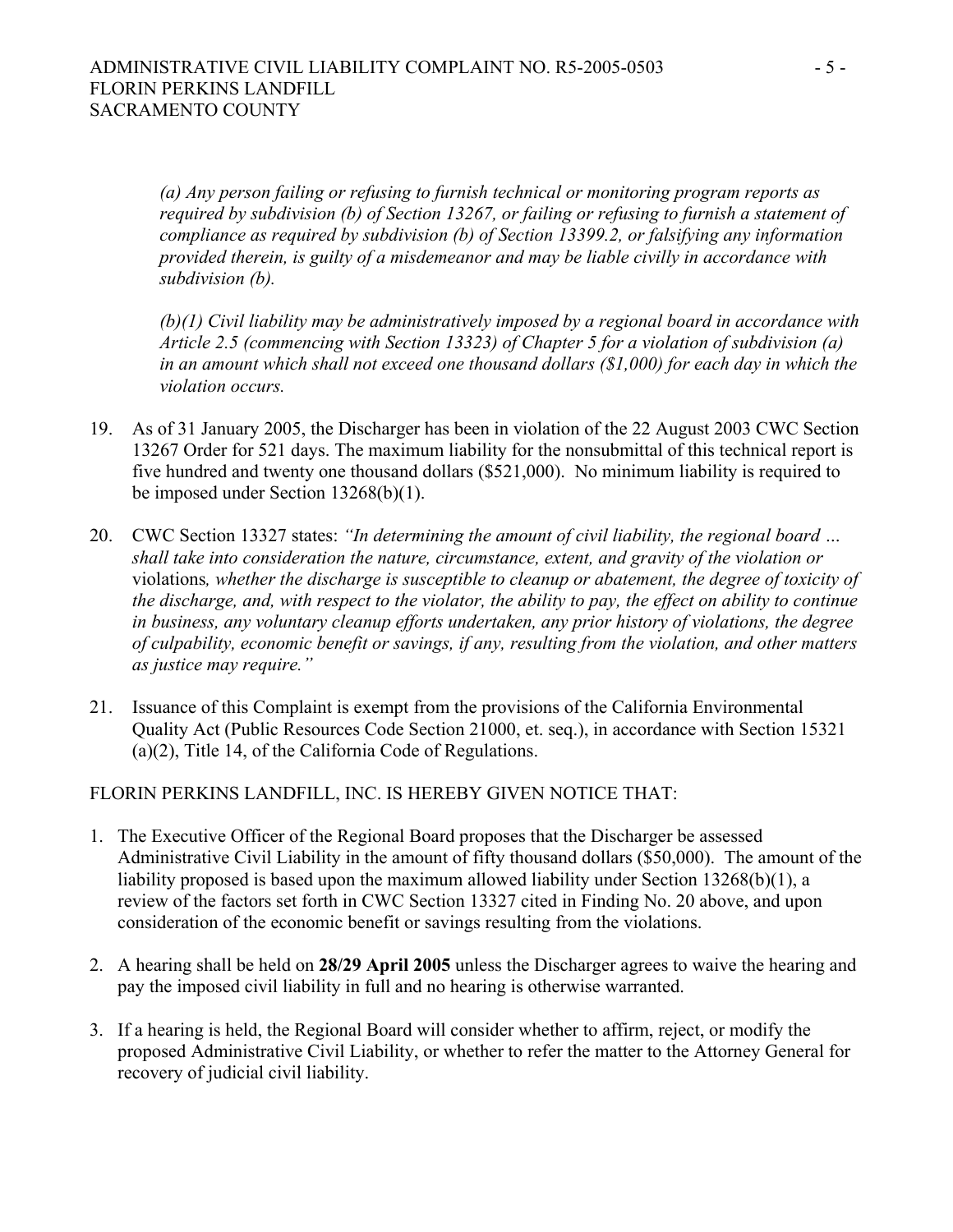## ADMINISTRATIVE CIVIL LIABILITY COMPLAINT NO. R5-2005-0503 - 6 -FLORIN PERKINS LANDFILL SACRAMENTO COUNTY

4. In lieu of a hearing, the Discharger may waive the right to a hearing. If you wish to waive the hearing, please check and sign the waiver and return it and the amount of civil liability in a check made payable to the State Water Resources Control Board Waste Discharge Permit Fund, to the Regional Board's office at 11020 Sun Center Drive, #200, Rancho Cordova, California 95670- 6114, by **31 March 2005**.

> Original Signed By  $\mathcal{L}_\text{max}$  , and the set of the set of the set of the set of the set of the set of the set of the set of the set of the set of the set of the set of the set of the set of the set of the set of the set of the set of the

THOMAS R. PINKOS, Executive Officer

3 March 2005

(Date)

JDM: 3/3/05